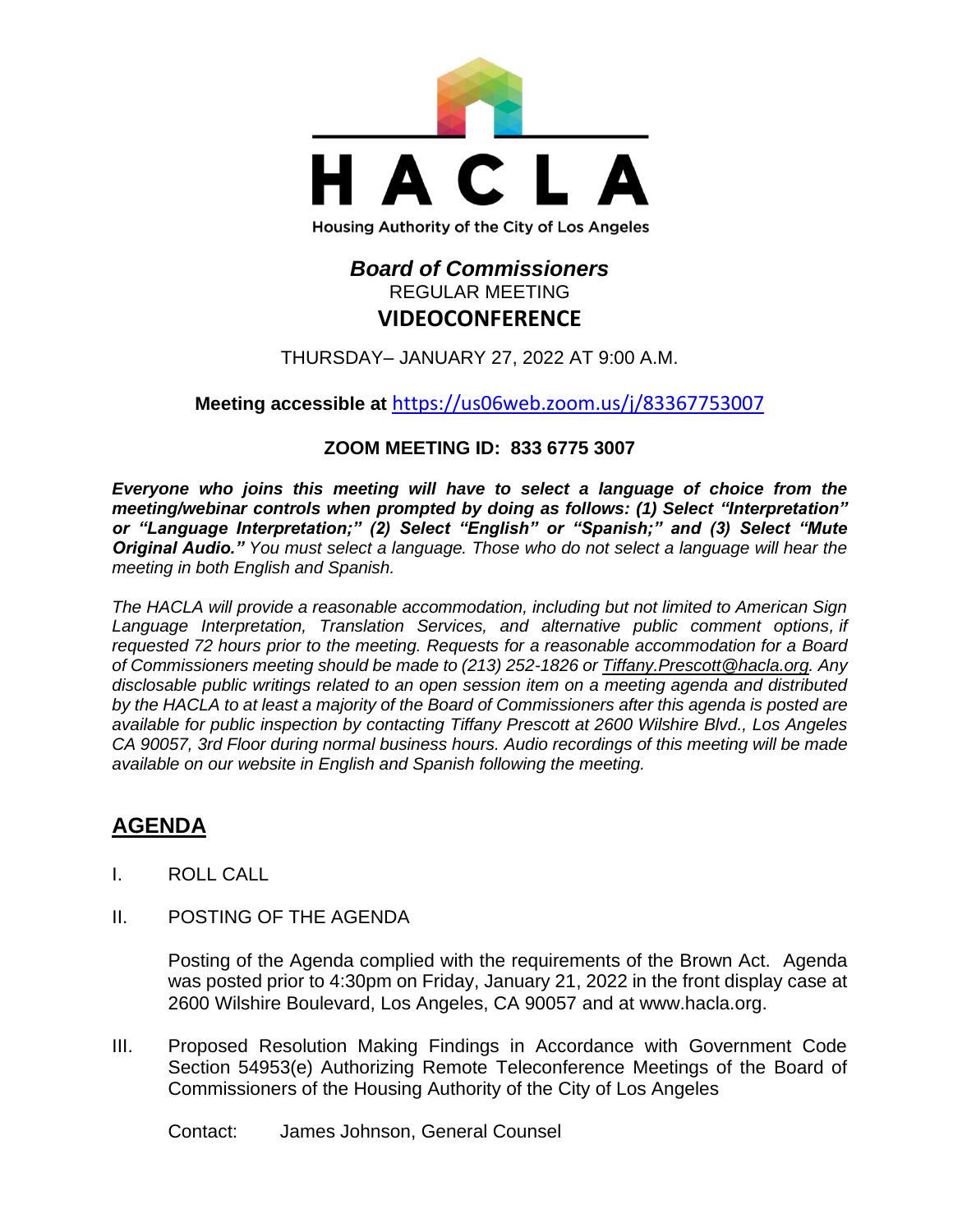#### IV. SPECIAL ORDER OF BUSINESS

1. Recognition of Sybil Morrison, Dale Morgan and Chekyra Ellis as Employees of the Month

#### V. PUBLIC COMMENT INSTRUCTIONS

#### **\****Please note special Videoconference Public Comment Instructions*

MEMBERS OF THE PUBLIC WHO WISH TO SPEAK ON ANY ITEM MAY PROVIDE COMMENTS VERBALLY DURING THE VIDEOCONFERENCE OR IN WRITING VIA EMAIL

- 1. **ORAL PUBLIC COMMENTS** WILL BE ACCEPTED DURING THE VIDEOCONFERENCE MEETING. TO SUBMIT ORAL PUBLIC COMMENT, YOU WILL NEED TO DOWNLOAD THE ZOOM ONLINE MEETING PLATFORM AVAILABLE AT WWW.ZOOM.COM OR CONNECT TO THE MEETING IN-BROWSER.
- If using a web browser, make sure you are using a current, up-to-date browser: Chrome 30+, Firefox 27+, Microsoft Edge 12+, Safari 7+. Certain functionality may be disabled in older browsers including Internet Explorer.
- OR, if using a smart phone, download the ZOOM application onto your phone from the Apple Store of Google Play Store and enter the meeting ID.
- Zoom requests that you enter a first and last name, which will be visible online and will be used to notify you that it is your turn to speak.
- When the Board Chair calls for the item on which you wish to speak, click on "Raise Hand" (or dial \*9 if using your phone for audio). Speakers will be notified shortly before they are called to speak by the Board Secretary. Mute all other audio before speaking, as using multiple devices can cause audio feedback.
- When called upon, unmute yourself using the screen controls (or dial \*6 if using your phone for audio). Please limit your remarks to two minutes. After the comment has been given, the microphone for the speaker's Zoom profile will be muted.
- Any person that does not adhere to the Public Comment Instructions provided herein will be dismissed from the meeting. The purpose of public comment is to allow the public to address the Board and the Board is interested in hearing from members of the public, stakeholders, and interested parties. However, speakers are asked to exercise courtesy and consider the rights of other speakers by adhering to the Special Teleconference Public Comment Instructions and if possible, refrain from unnecessary interruptions or repetition in their comments.
- We ask that you only connect to the meeting using the App or In-Browser due to interpretation and language setting limitations.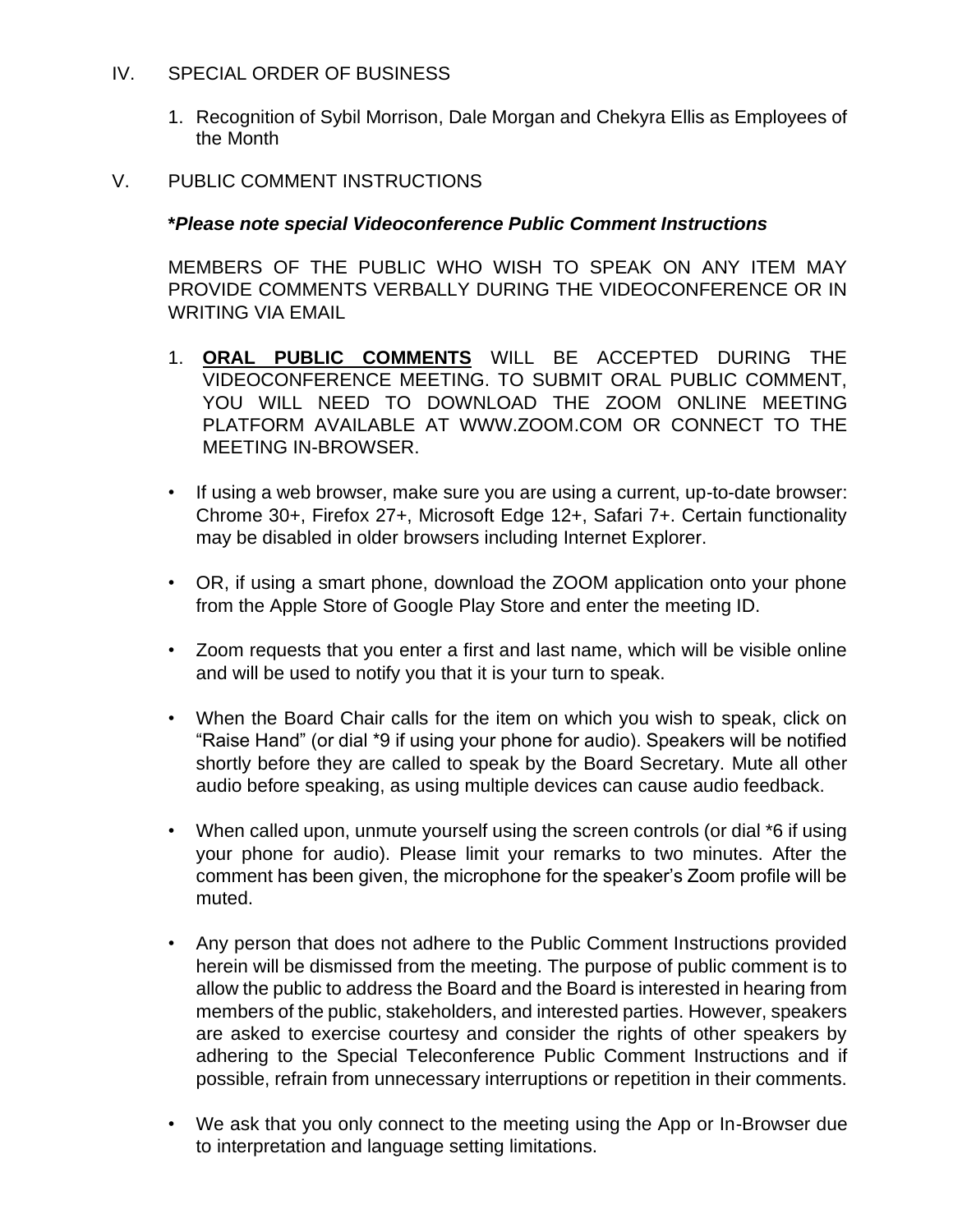## **ZOOM MEETING ID: 833 6775 3007**

2. **WRITTEN PUBLIC COMMENTS** MAY BE SUBMITTED TO THE BOARD SECRETARY BY EMAIL AT TIFFANY.PRESCOTT@HACLA.ORG. Although it is preferred for written comments to be submitted by Wednesday, January 26, 2022 at 12:00 P.M., we will accept written comments up to and during the meeting. Please make sure your email includes name, agenda item number, and address/organization for who you represent. We also ask that all comments be limited to 500 words or less. The secretary will provide all written comments to the Board for review and read each public comment into the record at the time the item is considered.

- VI. PRESIDENT AND CEO ADMINISTRATIVE REPORT
	- 1. Monthly Oral Report

#### VII. BOARD BUSINESS ITEMS

- A. Items for Discussion
	- 1. Proposed Resolution Designating the Housing Authority of the City of Los Angeles's Resident Advisory Board
	- Contact: James Johnson, General Counsel
	- 2. Proposed Resolution Approving Revisions to HACLA's Debt Management Policy to Update, Clarify and Expand HACLA's Multifamily and Other Housing Financing Opportunities
	- Contact: Geoffrey Moen, Director of Development
	- 3. Proposed Resolution Authorizing An Increase in the Maximum Amount of Funding for Which the Housing Authority of the City of Los Angeles May Apply in Connection with the Submission of Multiple Applications to the Second Round of the State of California Department of Housing and Community Development ("HCD") Homekey Program On Its Own Behalf, As Well As In Collaboration with the City of Los Angeles and Authorizing the President and CEO, or Designee, to Procure and Commit Resources, to Execute Related Documents and Agreements, and to Undertake Various Actions in Connection Therewith
	- Contact: Geoffrey Moen, Director of Development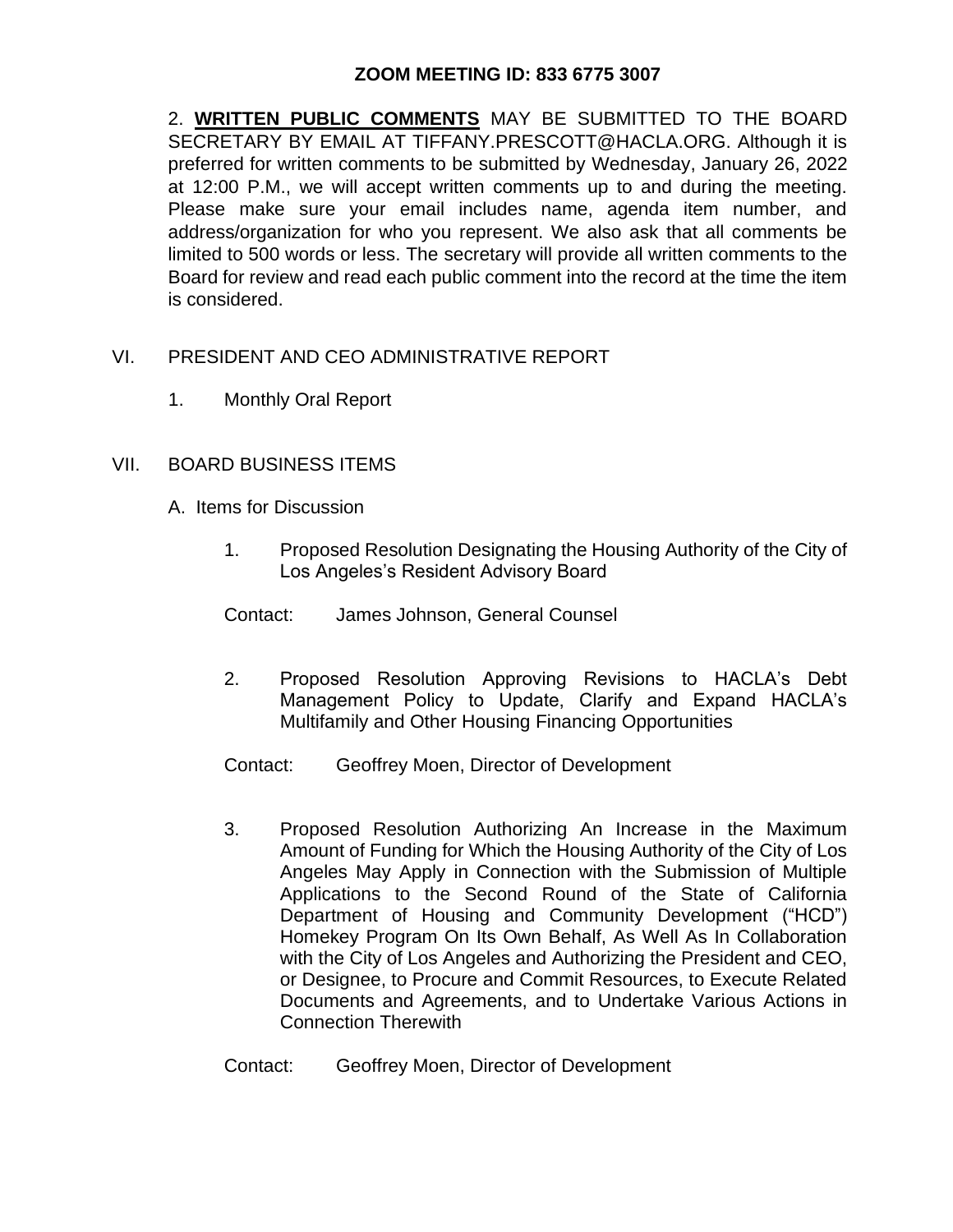4. Proposed Resolutions Approving the Acquisition of the Following Two (2) Real Property Assets at Fair Market Value: (1) 10150 Hillhaven Avenue, Los Angeles, CA 91042 Totaling Thirty-Four (34) Units for \$17,750,000 and (2) 1044 N Soto Avenue, Los Angeles, CA 91042, Totaling Eighty-Five (85) Units for \$36,125,000, In Response to the California Department of Housing and Community Development's ("HCD") Notice of Funding Availability for the Homekey Program; Approving and Authorizing the Execution and Delivery of All Related Documents, Certificates and Agreements, and HCD Standard Agreements, Including Purchase and Sale Agreements, and HCD Standard Agreements; Making a Determination That These Acquisitions Are Exempt From Environmental Review Under the California Environmental Quality Act; and the Undertaking of Various Actions in Connection Therewith

#### Contact: Geoffrey Moen, Director of Development

5. Proposed Resolutions Approving the Acquisition of the Following Six (6) Real Property Assets at Fair Market Value (1) 21121 Vanowen Street, Los Angeles, California 91303, for \$55,240,000, (2) 2014 N. Highland Boulevard, Los Angeles, California 90068, for \$24,400,000, (3) 6531 S. Sepulveda Boulevard, Los Angeles, California 90045, for \$52,535,000, (4) 18602 S. Vermont Avenue, Los Angeles, California 90248, for \$37,808,000, (5) 20205 Ventura Boulevard, Woodland Hills, California 91364 for \$46,866,000 and (6) 19325 Londelius Street, Northridge, California 91324 for \$46,791,000 in Response to the California Department of Housing and Community Development's ("HCD") Notice of Funding Availability for the Homekey Program in Partnership with the City of Los Angeles; Approving and Authorizing the Execution and Delivery of All Related Documents, Certificates and Agreements, Including Purchase and Sale Agreements, and HCD Standard Agreements; Making a Determination That These Acquisitions Are Exempt From Environmental Review Under the California Environmental Quality Act; and the Undertaking of Various Actions in Connection Therewith

Contact: Geoffrey Moen, Director of Development

B. Consent Items

Routine business items are assigned to the consent agenda. These items will be approved by the Board in one motion. A Commissioner may request any consent agenda item be removed, discussed or acted upon separately. Items removed from the consent agenda for separate action will be considered in the "Excluded Consent Items" section below.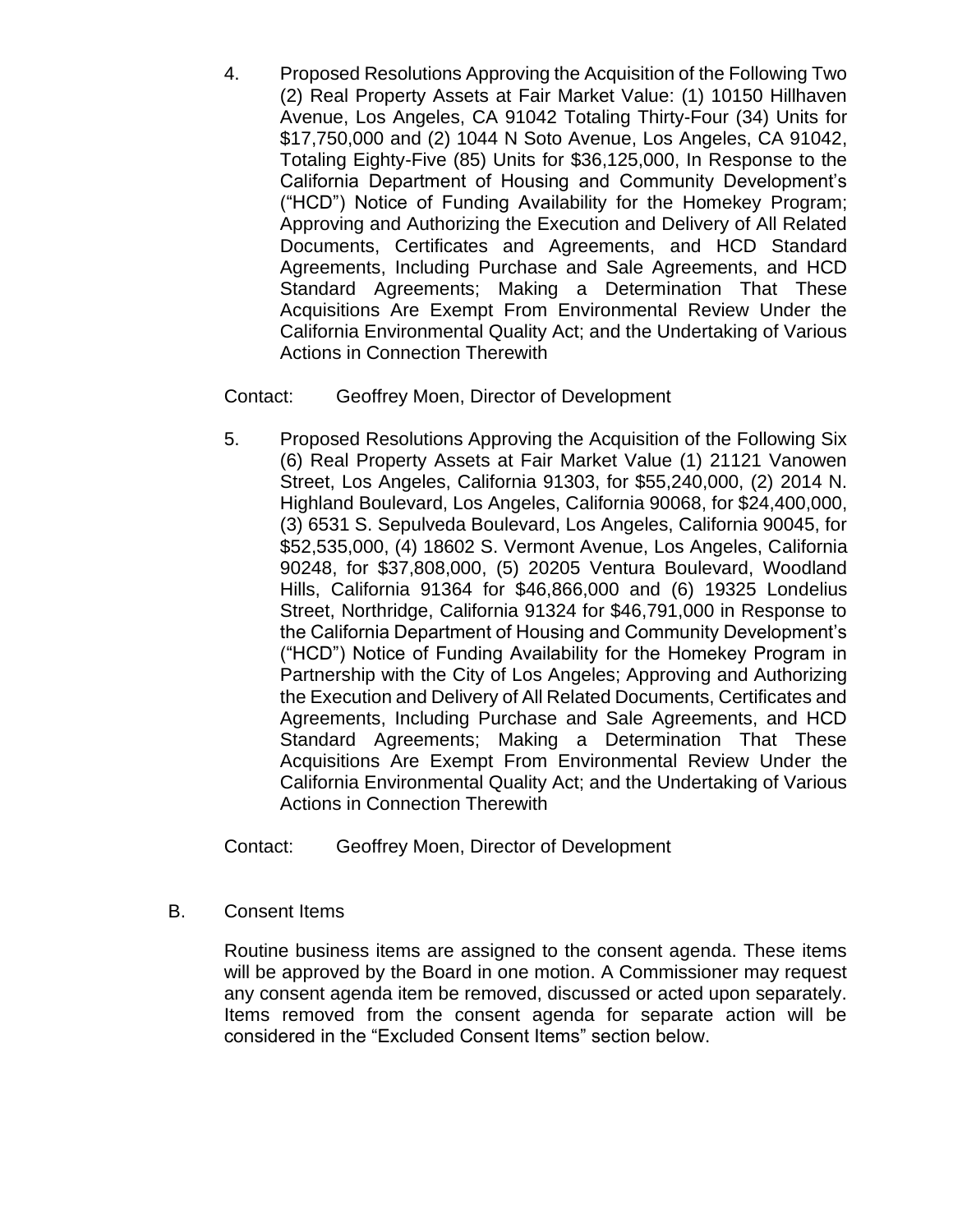- 1. Proposed Resolution Authorizing Dedication of One Hundred Eighty-Five (185) Section 8 Project-Based Vouchers to One (1) Permanent Supportive Housing Proposal Selected Pursuant to Project-Based Voucher ("PBV") Notice of Funding Availability ("NOFA") No, HA-2021-164 and Authorizing the President and CEO, or Designee, to Execute Any and All Contracts and Documents Required for the Award
- Contact: Carlos VanNatter, Director of Section 8
- 2. Proposed Resolution Authorizing the President and CEO, or His Designee, to Write Off Uncollectible Accounts Receivable Including \$120,761 for Public Housing Rental Units, and \$77,066 for Non-Public Housing Rental Units
- Contact: Patricia Kataura, Director of Finance
- 3. Proposed Resolution Authorizing the President and CEO, or His Designee, to Purchase Public Officials Liability and Employment Practices Liability Insurance from Ironshore Specialty Insurance Company, Allied World Surplus Lines Insurance, Indian Harbor Insurance and RSUI Indemnity Company, Excess Workers' Compensation Insurance from Star Insurance, and to Execute Related Actions
- Contact: Annie Markarian, Director of Labor and Employee Relations
- 4. Update on Homekey Round 2 Acquisitions

#### **Receive and File**

- Contact: Geoffrey Moen, Director of Development
- 5. Jordan Downs Redevelopment Project Quarterly Progress Report, Q4 2021

#### **Receive and File**

- Contact: Geoffrey Moen, Director of Development
- 6. Rose Hill Courts Quarterly Report, Q4 2021

# **Receive and File**

Contact: Geoffrey Moen, Director of Development

7. Pueblo Del Sol Quarterly Report, Q4 2021

# **Receive and File**

Contact: Geoffrey Moen, Director of Development